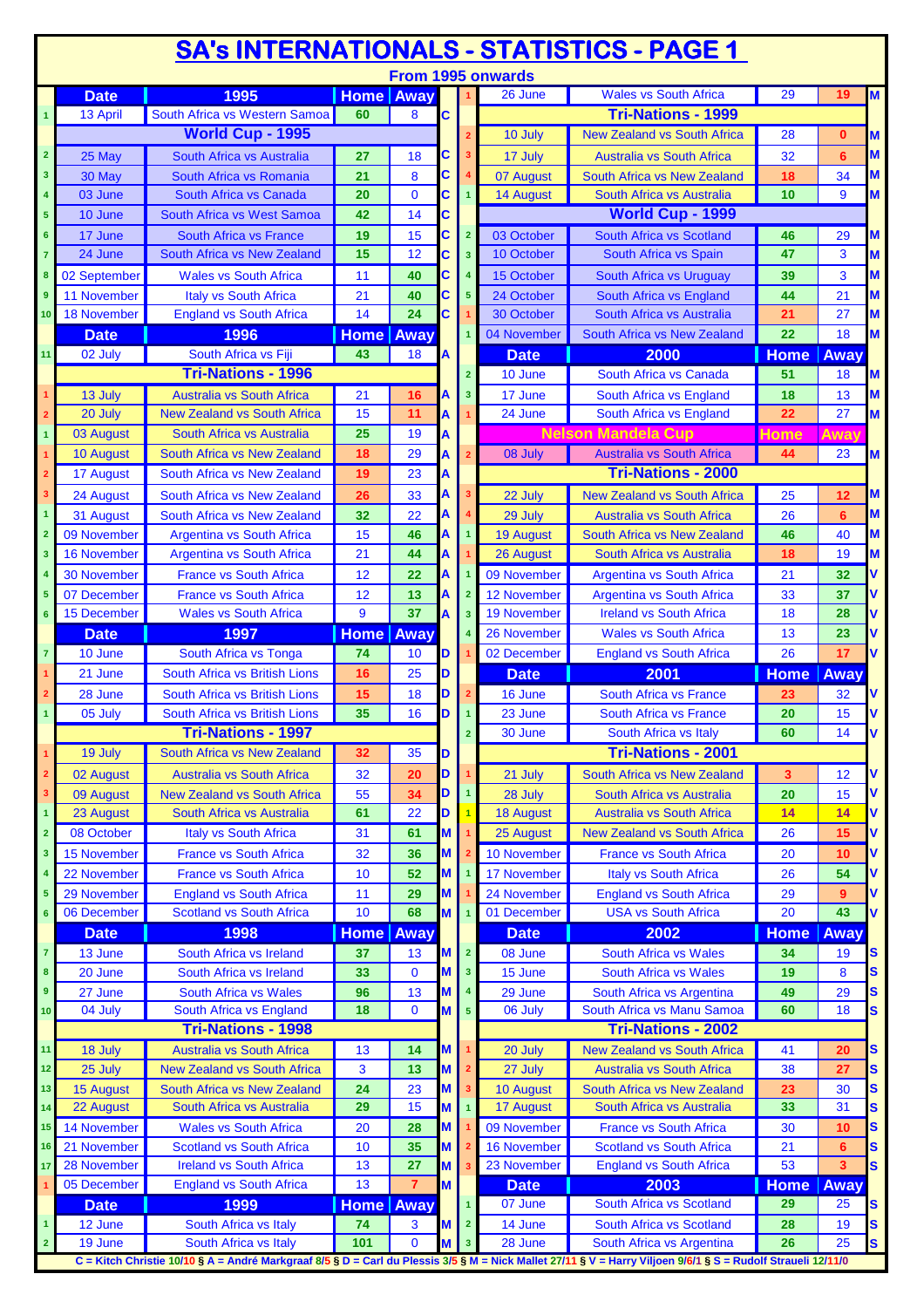## **SA's INTERNATIONALS - STATISTICS - PAGE 2**

|                         |                    | <b>Tri-Nations - 2003</b>          | <b>Home Away</b>   |                |          |                         | 02 June             | South Africa vs England                                                         | 55          | 22             | W           |
|-------------------------|--------------------|------------------------------------|--------------------|----------------|----------|-------------------------|---------------------|---------------------------------------------------------------------------------|-------------|----------------|-------------|
| $\overline{\mathbf{4}}$ | 12 July            | South Africa vs Australia          | 26                 | 22             | S        | 5                       | 09 June             | South Africa vs Samoa                                                           | 35          | 8              | W           |
| $\overline{1}$          | 19 July            | South Africa vs New Zealand        | 16                 | 52             | S        |                         |                     | <b>Tri-Nations - 2007</b>                                                       | <b>Home</b> | <b>Away</b>    |             |
| $\overline{\mathbf{2}}$ | 02 August          | <b>Australia vs South Africa</b>   | 29                 | 9 <sup>°</sup> | S        | 6                       | 16 June             | South Africa vs Australia                                                       | 22          | 19             | W           |
| 3                       | 09 August          | <b>New Zealand vs South Africa</b> | 19                 | 11             | S.       |                         | 23 June             | South Africa vs New Zealand                                                     | 21          | 26             | W           |
|                         |                    | World Cup - 2003                   |                    |                |          |                         | 07 July             | <b>Australia vs South Africa</b>                                                | 25          | 17             | W           |
| $\overline{\mathbf{1}}$ | 11 October         | South Africa vs Uruguay            | 72                 | 6              | S        |                         | 14 July             | <b>New Zealand vs South Africa</b>                                              | 33          | 6              | W           |
|                         | 18 October         | South Africa vs England            | 6                  | 25             | S        | 1                       | <b>15 August</b>    | South Africa vs Namibia                                                         | 105         | 13             | W           |
| $\overline{1}$          | 24 October         | South Africa vs Georgia            | 46                 | 19             | S        | $\overline{2}$          | 21 August           | <b>Connacht vs South Africa</b>                                                 | 3           | 18             | W           |
| $\overline{2}$          | 01 November        | South Africa vs Samoa              | 60                 | 10             | S        | 3 <sup>2</sup>          | 25 August           | <b>Scottland vs South Africa</b>                                                | 3           | 27             | W           |
|                         | 08 November        | South Africa vs New Zealand        | 9                  | 29             | S        |                         |                     | <b>World Cup - 2007</b>                                                         |             |                |             |
|                         | <b>Date</b>        | 2004                               | <b>Home Away</b>   |                |          |                         | 09 September        | South Africa vs Samoa                                                           | 59          | 7              | W           |
| $\overline{1}$          | 12 June            | South Africa vs Ireland            | 31                 | 17             | W        | 5                       | 14 September        | South Africa vs England                                                         | 36          | $\mathbf{0}$   | W           |
| $\overline{\mathbf{2}}$ | 19 June            | South Africa vs Ireland            | 26                 | 17             | W        | 6                       | 22 September        | South Africa vs Tonga                                                           | 30          | 25             | W           |
| $\overline{\mathbf{3}}$ | 26 June            | <b>South Africa vs Wales</b>       | 53                 | 18             | W        |                         | <b>30 September</b> | <b>South Africa vs USA</b>                                                      | 64          | 15             | W           |
| $\overline{\mathbf{4}}$ | 17 July            | S/Pacific Isles vs South Africa    | 24                 | 38             | W        | 8                       | 07 October          | South Africa vs Fuji                                                            | 37          | 20             | W           |
|                         |                    | <b>Tri-Nations - 2004</b>          | <b>Home</b>        | <b>Away</b>    |          | 9                       | 14 October          | South Africa vs Argentina                                                       | 37          | 13             | W           |
|                         | 24 July            | <b>New Zealand vs South Africa</b> | 23                 | 21             | W        | 10                      | 20 October          | South Africa vs England                                                         | 15          | 6              | W           |
| $\overline{2}$          | 31 July            | <b>Australia vs South Africa</b>   | 30                 | 26             | W        | 11                      | 24 November         | <b>Wales vs South Africa</b>                                                    | 12          | 34             | W           |
| $\mathbf{1}$            | 14 August          | South Africa vs New Zealand        | 40                 | 26             | W        |                         | 01 December         | <b>Barbarians vs South Africa</b>                                               | 22          | 5              | W           |
| $\overline{2}$          | 21 August          | South Africa vs Australia          | 23                 | 19             | W        |                         | <b>Date</b>         | 2008                                                                            |             | Away           |             |
| 3                       |                    |                                    |                    |                | W        |                         |                     |                                                                                 | <b>Home</b> |                | P           |
|                         | 06 November        | <b>Wales vs South Africa</b>       | 36                 | 38             |          |                         | 07 June             | South Africa vs Wales                                                           | 43          | 17             |             |
|                         | <b>13 November</b> | <b>Ireland vs South Africa</b>     | 17<br>32           | 12             | W        | $\overline{2}$          | 14 June             | <b>South Africa vs Wales</b>                                                    | 37<br>26    | 21<br>$\Omega$ | P           |
| $\overline{2}$          | 20 November        | <b>England vs South Africa</b>     |                    | 16             | W        | $\overline{\mathbf{3}}$ | 21 June             | South Africa vs Italy                                                           |             |                | P           |
| 1                       | 27 November        | <b>Scotland vs South Africa</b>    | 10                 | 45             | W        |                         |                     | <b>Tri-Nations - 2008</b>                                                       | Home        | <b>Away</b>    |             |
| $\overline{2}$          | 04 December        | <b>Argentina vs South Africa</b>   | $\overline{7}$     | 39             | W        |                         | 05 July             | <b>New Zealand vs South Africa</b>                                              | 19          | 8              | P           |
|                         | <b>Date</b>        | 2005                               | <b>Home Away</b>   |                |          |                         | 12 July             | <b>New Zealand vs South Africa</b>                                              | 28          | 30             | P           |
| $\overline{\mathbf{3}}$ | 11 June            | South Africa vs Uruguay            | 134                | 3              | W        |                         | 19 July             | <b>Australia vs South Africa</b>                                                | 16          | 9              | P           |
|                         | 18 June            | South Africa vs France             | 30                 | 30             | W        | $\overline{1}$          | 09 August           | South Africa vs Argentina                                                       | 63          | 9              | P           |
| $\overline{1}$          | 25 June            | <b>South Africa vs France</b>      | 27                 | 13             | W        |                         |                     | <b>Tri-Nations - 2008</b>                                                       | <b>Home</b> | Away           |             |
|                         |                    | <b>Nelson Mandela Cup</b>          | <b>Home</b>        | Away           |          |                         | <b>16 August</b>    | South Africa vs New Zealand                                                     | $\bf{0}$    | 19             | P           |
|                         | 09 July            | <b>Australia vs South Africa</b>   | 30                 | 12             | W        |                         | 23 August           | South Africa vs Australia                                                       | 15          | 27             | P           |
| $\blacktriangleleft$    | 23 July            | South Africa vs Australia          | 33                 | 20             | W        | $\mathbf{1}$            | <b>30 August</b>    | South Africa vs Australia                                                       | 53          | 8              | P           |
|                         |                    | <b>Tri-Nations - 2005</b>          | <b>Home</b>        | Away           |          |                         | 08 November         | <b>Wales vs South Africa</b>                                                    | 15          | 20             | P           |
| $\overline{2}$          | 30 July            | South Africa vs Australia          | 22                 | 16             | <b>W</b> | 3 <sup>1</sup>          | 15 November         | Scotland vs South Africa                                                        | 10          | 14             | P           |
| $\overline{\mathbf{3}}$ | 06 August          | South Africa vs New Zealand        | 22                 | 16             | W        | $\overline{\mathbf{4}}$ | 22 November         | <b>England vs South Africa</b>                                                  | 6           | 42             | $\mathsf P$ |
| $\overline{\mathbf{4}}$ | 20 August          | <b>Australia vs South Africa</b>   | 19                 | 22             | W        |                         | <b>Date</b>         | 2009                                                                            | <b>Home</b> | Away           |             |
| $\mathbf{1}$            | 27 August          | <b>New Zealand vs South Africa</b> | 31                 | 27             | W        | 5 <sup>1</sup>          | 20 June             | South Africa vs Lions                                                           | 26          | 21             | P           |
| $\mathbf{1}$            | 05 November        | <b>Argentina vs South Africa</b>   | 23                 | 34             | W        | 6                       | 27 June             | South Africa vs Lions                                                           | 28          | 25             | P           |
| $\overline{\mathbf{2}}$ | <b>19 November</b> | <b>Wales vs South Africa</b>       | 16                 | 33             | W        |                         | 04 July             | South Africa vs Lions                                                           | 9           | 28             | P           |
|                         | 26 November        | <b>France vs South Africa</b>      | 26                 | 20             | W        |                         |                     | <b>Tri-Nations - 2009</b>                                                       | Home        | Away           |             |
|                         | <b>Date</b>        | 2006                               | <b>Home   Away</b> |                |          |                         | 25 July             | South Africa vs New Zealand                                                     | 28          | 19             | P           |
| $\overline{1}$          | 03 June            | South Africa XV vs World XV        | 30                 | 27             | W        | $\overline{2}$          | 01 August           | South Africa vs New Zealand                                                     | 31          | 19             | P           |
| $\mathbf 2$             | 10 June            | South Africa vs Scottland          | 36                 | 16             | W        | 3 <sup>2</sup>          | 08 August           | South Africa vs Australia                                                       | 29          | 17             | P           |
| $\overline{\mathbf{3}}$ | 17 June            | South Africa vs Scottland          | 29                 | 15             | W        | $\overline{\mathbf{4}}$ | 29 August           | Australia vs South Africa                                                       | 25          | 32             | P           |
| $\mathbf{1}$            | 24 June            | <b>South Africa vs France</b>      | 26                 | 36             | W        |                         | 05 September        | Australia vs South Africa                                                       | 21          | 6              | P           |
|                         |                    | <b>Tri-Nations - 2006</b>          | <b>Home</b>        | <b>Away</b>    |          |                         | 12 September        | <b>New Zealand vs South Africa</b>                                              | 29          | 32             | P           |
| $\overline{\mathbf{2}}$ | 15 July            | <b>Australia vs South Africa</b>   | 49                 | $\mathbf{0}$   | W        |                         | 06 November         | Leicester Tigers vs South Africa                                                | 22          | 17             | P           |
| 3                       | 22 July            | <b>New Zealand vs South Africa</b> | 35                 | 17             | W        |                         | 13 November         | France vs South Africa                                                          | 20          | 13             | P           |
| 4                       | 05 August          | <b>Australia vs South Africa</b>   | 20                 | 18             | W        |                         | 17 November         | <b>Saracens vs South Africa</b>                                                 | 24          | 23             | P           |
| $\sqrt{5}$              | 26 August          | South Africa vs New Zealand        | 26                 | 45             | W        |                         | 21 November         | Italy vs South Africa                                                           | 10          | 32             | P           |
| $\overline{1}$          | 02 September       | South Africa vs New Zealand        | 21                 | 20             | W        |                         | 28 November         | <b>Ireland vs South Africa</b>                                                  | 15          | 10             | P           |
| $\overline{2}$          | 09 September       | South Africa vs Australia          | 24                 | 16             | W        |                         | <b>Date</b>         | 2010                                                                            | <b>Home</b> | Away           |             |
|                         | 11 November        | <b>Ireland vs South Africa</b>     | 32                 | 15             | W        | $\overline{1}$          | 05 June             | <b>Wales vs South Africa</b>                                                    | 31          | 34             | P           |
| $\mathbf{2}$            | <b>18 November</b> | <b>England vs South Africa</b>     | 23                 | 21             | W        | $\overline{2}$          | 12 June             | South Africa vs France                                                          | 42          | 17             | P           |
|                         | 25 November        | <b>England vs South Africa</b>     | 14                 | 25             | W        | 3 <sup>2</sup>          | 19 June             | South Africa vs Italy                                                           | 29          | 13             | P           |
| $\overline{\mathbf{2}}$ | 03 December        | World XV vs Springbok XV           | $\overline{7}$     | 32             | W        | $\overline{\mathbf{4}}$ | 26 June             | South Africa vs Italy                                                           | 55          | 11             | P           |
|                         | <b>Date</b>        | 2007                               | Home   Away        |                |          |                         |                     | <b>Tri-Nations - 2010</b>                                                       | <b>Home</b> | <b>Away</b>    |             |
| $\mathbf{3}$            | 26 May             | South Africa vs England            | 58                 | 10             | W        |                         | 10 July             | <b>New Zealand vs South Africa</b>                                              | 32          | 12             | P           |
|                         |                    |                                    |                    |                |          |                         |                     | S = Rudolf Straueli 12/11/0 § W = Jake White 40/17/1 § P = Peter Helium 30/21/0 |             |                |             |